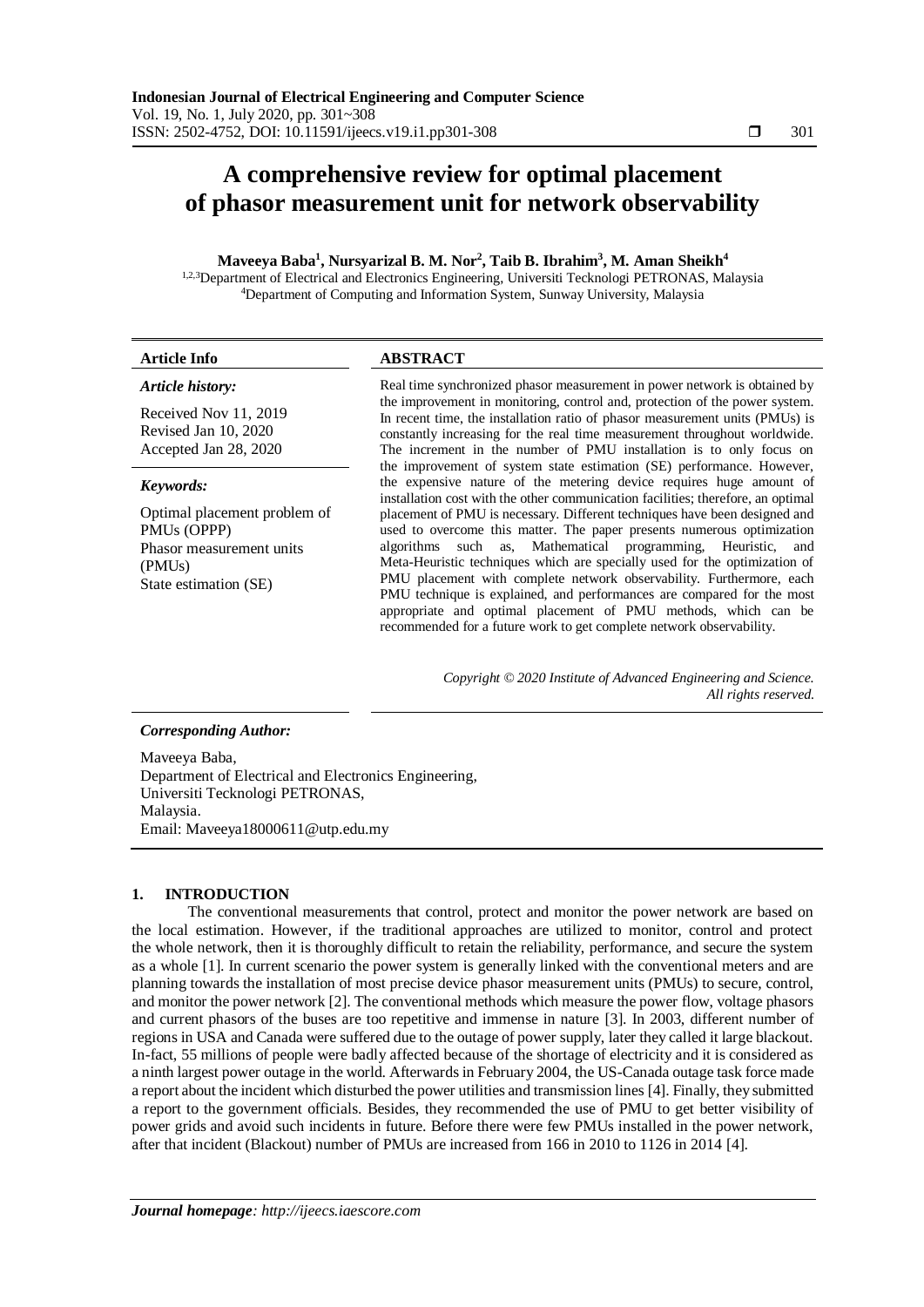Power system state estimation (PSSE) is conventionally a nonlinear problem, yet PMUs take the measurement and formulate it as a linear problem, it is easy to solve linear properties which are much simpler than nonlinear features [5]. It is identified that the conventional PSSE technique is not reliable in convergence speed and is inefficient in measurement for a wide area network. PMUs are directly linked with global positioning system (GPS), which is useful in power system's stability and SE calculation. It contributes a new method and a solution to overcome the above-mentioned issues as PMUs can continuously monitor the maximum value of voltage and current waveforms. Also, it has a capability of measuring phase angles of the strategical located buses with high accuracy in power system [6]. Meanwhile, GPS provides small amount of synchronization error, the question arises on which place and in what way PMUs need to be placed in a power system with the low cost of communication facilities and maximum observability of power network. The concept is known as optimal pmu placement (OPP) [7].

A power system is supposed to be measurable when all the parameters of its buses are known. Obviously, once PMUs take the measurement of all the buses in power grid, and the measurement of all the PMUs are directly interconnected with the wide area measurement centres through GPS. Hence, the current phasor which flows through all the incident branches and voltage phasor at all the buses where PMUs are equipped would be identified. This new mechanism has potentially transformed the old operating state into modern state measurement [8].

Many PMUs are now being equipped with power stations and in industries around the developed countries. PMU is installed for numerous systems analysis such as, overload monitoring, protection and control of distribution generator, state estimation, power congestion management, and theft control [9]. The purpose of using PMUs in the power system is to prevent from catastrophic failures and provide real time measurement. Real time measurement can be obtained by using GPS antenna. PMUs role is important in the implementation of smart grid (SG) and it must be an essential part for SG in the future, therefore the amount of PMU installations is rapidly growing. The utmost important problems in the developing technology is the feasible site selection of metering device (PMU), the main reason is to limit the PMUs installation cost. Likewise, the communication cost that restricts the installation of PMUs with the other electrical parameters in the electricity grid, also the cost of communication network is somehow more than that of the PMUs device. Furthermore, site selection of PMU is also dependable on several different aspects, including the number of communication channels such as: Current Transformer (CT), Potential Transformer (PT) connection, connection of wiring to electrical components, station ground connection, and GPS Antenna connection [10]. Limitation of communication requirements and expensive nature of device have motivated researchers and power engineers to make a possible solution for the OPPP and find optimum location of PMU.

After assuring whole network observability, it is required to find ideal locations for the placement of PMU to maximize measurement redundancy. When the buses are observed by more than one PMUs it is called maximum redundancy of power system. In other words, the number of PMUs should be less than the number of buses and the arrangement of PMUs in a network should be in a proper order that devices should work as a backup for bus-bars.

There are several applications of PMU in power system, few earlier and recent PMU applications are discussed below. During the initial stages of PMU, it worked as a System Disturbance Recorders (DSDRs) due to the shortage of device and other practical limitations of bandwidth [11]. After US-Canada blackout in (2003), PMU device was used for post-mortem analysis of the incidents that happened during the outages of power supply. Optimal site selection for PMU placement intentions is to deeply observe all the buses in a grid station. Due to accurate monitoring of PMUs, it is useful in wide-area situational awareness. It monitors voltage behaviour and its trending. PMU measures the voltage phasors and current of all branches precisely which has a great impact on the state estimation performance [11].

This paper presents the optimization techniques which particularly work for the OPP problem. These proposed techniques are implemented for the desirable places of PMUs in power system or searching the minimal number of PMUs for entire network observability. Correspondingly, the paper gives a study about the recent work on OPP problem, what are the challenges and what are the achievements have been made through optimization algorithms. A typical Phasor Measurement Unit device is shown in Figure 1. For clarity, the paper has been organized into different section. The section 1 introduces the different optimization algorithms. While, section 2 describes the comparison results of optimization techniques, and section 3, 4 emphases on the conclusion and references for the optimum PMU placement.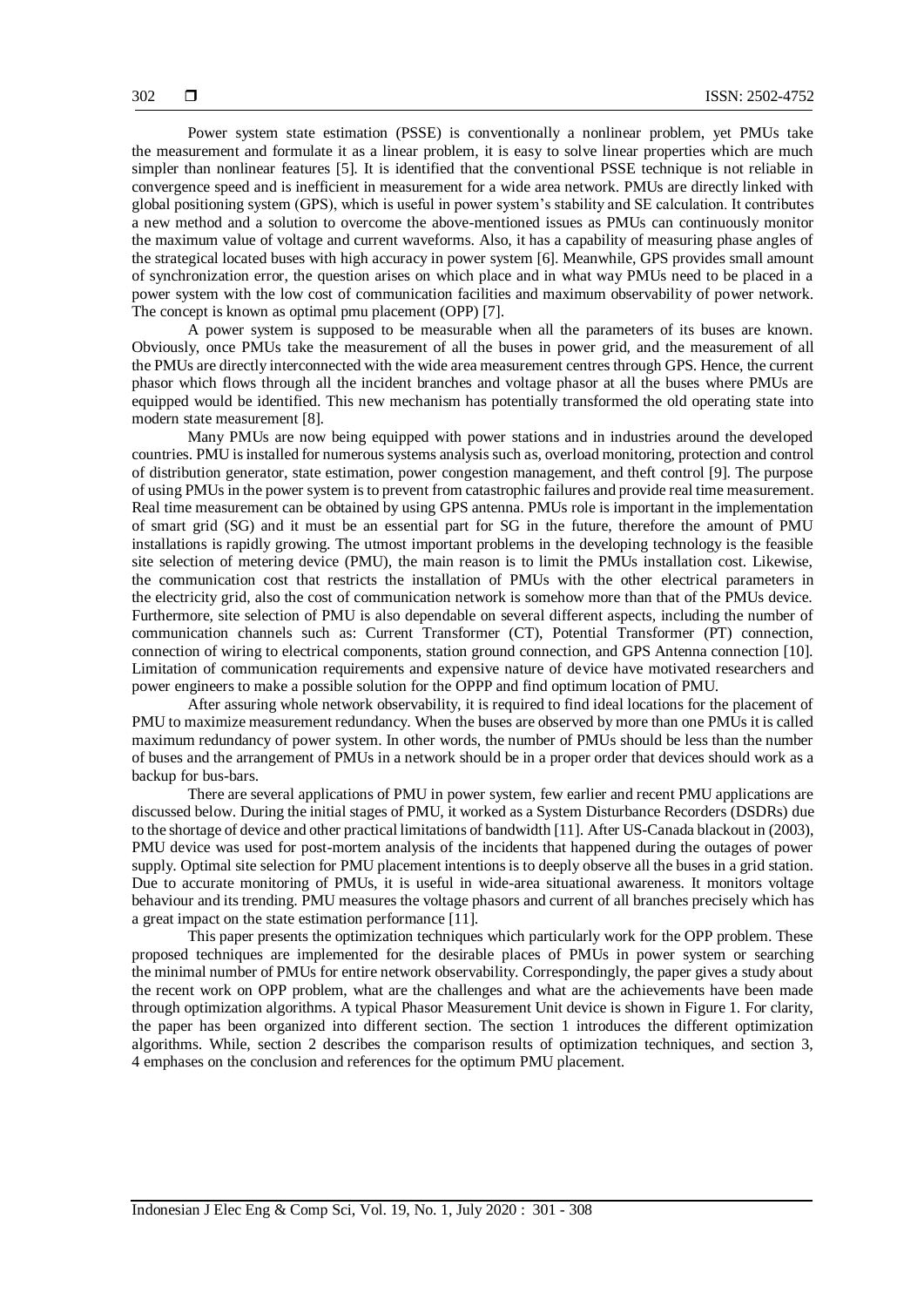

Figure 1. Phasor measurement unit (PMU) [12]

## **2. OPTIMAL PLACEMENT METHODS**

The use of a computer program is more effective in choosing the best solutions from a given resources. There are few Mathematical algorithms such as, gauss probability and mathematical models which are playing their part in identifying the suitable results from available information. These methods are efficiently observing and assigning the best locations to rare resources which are known as optimization process. Furthermore, many mathematical optimization processes work for the PMU optimal locations namely, Greedy algorithm, Integer Linear Programming (ILP) and Integer Quadratic Programming. Similarly. Heuristic method is another member of optimization process which came into being when mathematical technique finds difficulty in searching the best solution. Moreover, this type of technique is frequently used to find weakness in the system and then improve the network with less amount of time. Few algorithms are categorised in Heuristic method, like Depth First Search (DEFS) and Minimum spanning tree (MST) which are explained in the next section.

Additionally, Metaheuristic is an optimization technique which performs better than both the above- mentioned techniques. It has higher processing and computationally speed which converges faster as compared to the other methods. Moreover, it is preferably used in finding the best alternatives from the available solution. Similarly, certain number of metaheuristic algorithms are grouped in simulated annealing (SA), genetic algorithm (GA), particle swarm optimization (PSO) are explained. Basically, optimization is involved in all the features around the world, which ranges from engineering technology to medical field, business marketing to construction designing. Furthermore, large amount of calculations can easily be solved in a micro seconds, which describes how important is the presence of these optimization techniques in finding the solutions.

### **2.1. Mathematical programming methods**

Mathematical programming consists of matrix calculations and formulations through programs and equations. Most of the programs implemented on MATLAB of this category to solve OPP problem. Few important techniques are considered in the same approach namely, ILP, IQP and GA.

## **2.1.1. Integer linear programming (ILP)**

A programme where all the defined parameters must use integer values is known as integer linear programming (ILP). An OPPP method is presented in [12], which aims to eliminate critical measurements from the entire network and make it into unnecessary information through optimal placement of PMU. This approach is helpful in detecting any bad data existence in real time measurement. Although, PMU measurement increases the capability of the system to detect and identify the critical data. Furthermore, this concept is implemented in the identification of suitable site selection of PMU which can lead to expose the fault or bad data in the measurement.

In [13], three different test cases have been used to simulate bad data, single PMU loss, and considers measurement of zero injection buses to minimize the amount of PMU with fully observable network. Furthermore, for the exact allocation of PMU devices, a systematically tactic is used in a low-cost perspective, in which binary (0-1) concept via ILP is addressed. Through simulation, it is shown that the importance of these devices in the power measurement is for bad data eradication as well as speedy computational analysis.

A general mathematical modelling for the OPP problem is presented in [14], which considers zero and without zero injection conventional measurement. The proposed method can save the system's computational time and can be used in a practical life. Simulation is carried out in different IEEE- standard test system for the allocation of PMU. IEEE standard test results show that small number of PMUs are placed in a smaller network for complete observability.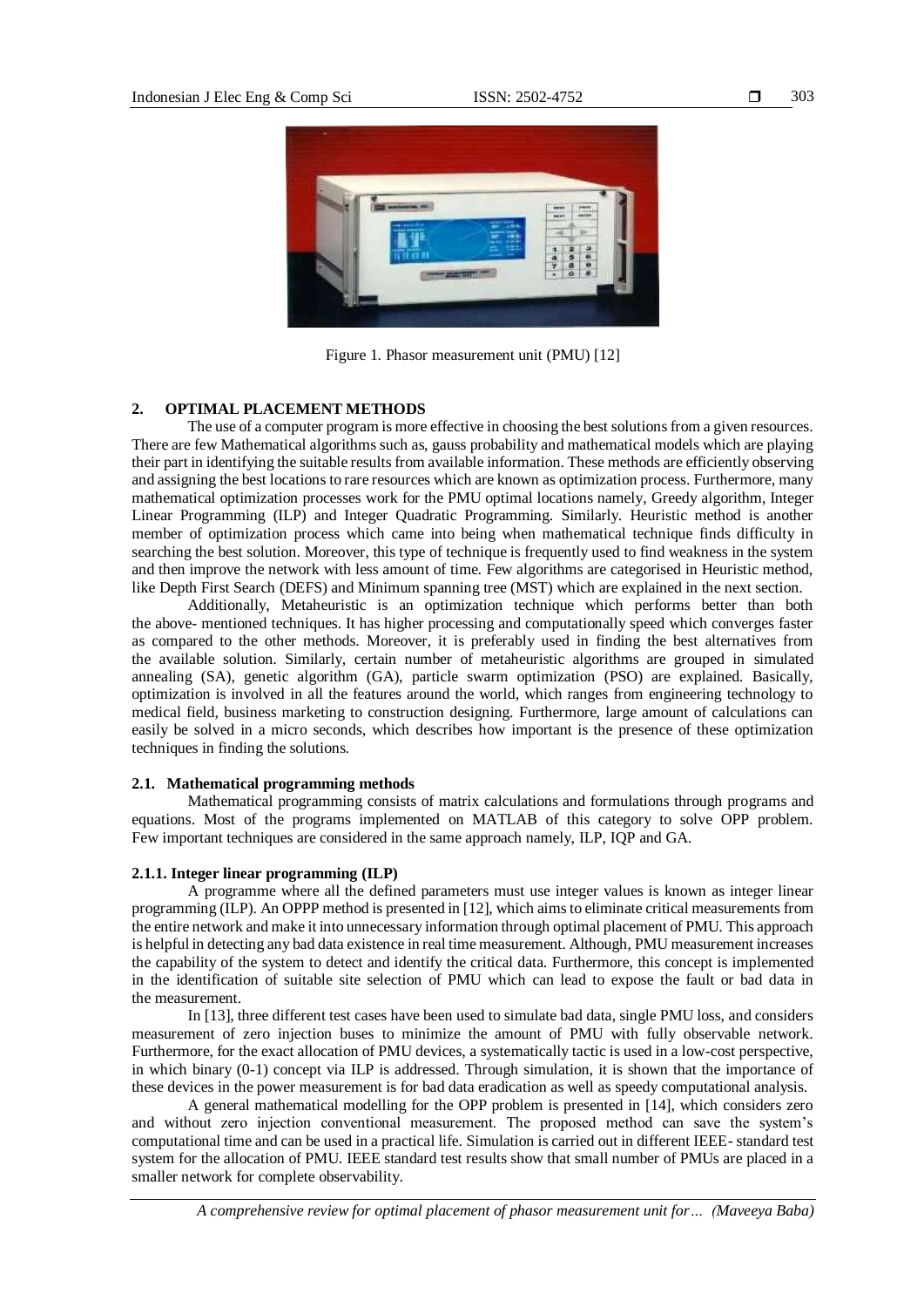## **2.1.2. Integer quadratic programming (IQP)**

Quadratic programming (QP) is an optimization procedure, in which only quadratic formulation is assured to solve the optimization problem. While during optimization it firstly converts the problem into quadratic model through mathematical programming. IQP method is used in [15], the main objective of this method is to reduce the required number of PMUs and provide maximum depth of measurement redundancy. To ensure the importance of IQP process, other optimization techniques are applied in the same literature for the OPP problem and then compared with the IQP. The idea of full network topological observability both for conditions, under normal operating conditions as well as single transmission line and single PMU outages are considered with the help of metrices criteria. Furthermore, formulation with conventional and without conventional measurement is used for different test systems by using N-1 possibility to find the alternatives for a single PMU and single line outages. The same formulation is involved in literature [16], the formulation is applied for the OPP problem to minimize the number of PMU and maximize observable buses. The uncertainty in the power system is reduced through synchronized PMU data. For the doubts in the measurement the RFV method has been used which is favourable for both random and non-random variation in the measurement.

## **2.1.3. Greedy algorithm**

It is a simple in optimization process, which step by step selects the best optimal solution during the problem execution. Although, it is more limited in optimum results than the above two method which comes in the same category. In [17], two methods are proposed to reduce the size of the PMU placement and increase the computational performance. The first one is about removal of virtual information or the reduction of virtual buses. These buses increase the dimension of the system and the time of the optimization process, so it is necessary to eradicate the quantity of virtual buses from the system before starting the optimization. This approach can easily decrease the computational effort; besides it helps in finding the best optimal solution for OPPP with full network observability.

#### **2.2. Heuristic method**

Heuristic method uses graph searching technique to find the best solution. Two of the main algorithms of this methods are depth first search (DFS) and minimum spanning tree (MST). While, DFS is the old version of MST.

## **2.2.1. Depth first search (DFS)**

DFS finds the optimal places for PMU using graph or tree search method, which search the best path without iteration. In [18], the PMU placement problem is solved using Power System Analysis Toolbox, which is an optimization-based software usually works in MATLAB/Simulink. DFS does optimization computationally by assigning places to PMU with a binary digit. For clarity, it assigns digit 1 to place PMU at a specific bus-bar and digit 0 shows that it does not take any interest in placing PMU in certain areas. In literature [19], results for the OPP problem are not optimum and ideal because DFS method operates speedily and finds the solution without iteration. It is experimentally proved with the comparison of other methods, one who does not search a result without iteration cannot provide better solutions. Likewise, DFS method uses greater number of PMUs in a smaller network such as, in 14-bus network it selects half of the area for the placement of PMU which is not economically good for power industries and networks.

#### **2.2.2. Minimum spanning tree (MST)**

Minimum spanning tree (MST) is an improved version of DFS method. MST enhances the performance of DFS in convergence and computational speed moreover, it improves searching ability. In [20] several simulations have been performed on IEEE-30-57 test system by MST on the china's Yunnan Power grid for optimal placement of PMU. MST indicates the exact location either it is faulty or suitable site selection of PMU. So, the characteristics of MST are added in SA technique for different projects to find the tempered area and involved in the applications of thermodynamics. Furthermore, the combination of SA with MST is used in the same literature, which improves the state estimation and wide area measurement performance for both SCADA and PMU measurements.

#### **2.3. Metaheuristic method**

Metaheuristic approach has several new techniques to handle with OPP problem. Such as, simulated annealing, genetic algorithm and particle swarm optimization are classified with this approach and these are much faster and more accurate than the older techniques.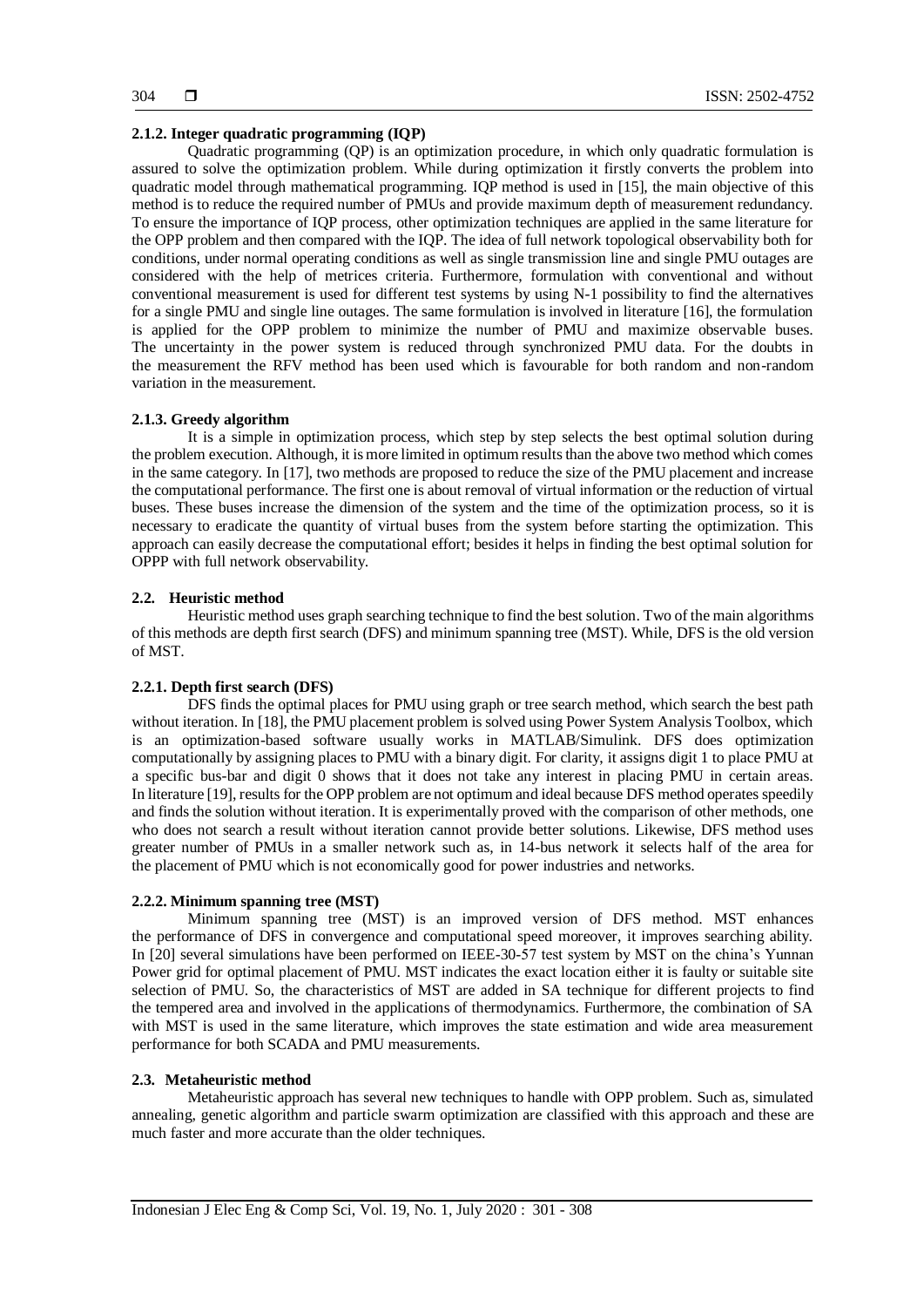### **2.3.1. Simulated annealing (SA)**

Simulated annealing (SA) technique is proposed for the combination and arrangements of an element, it has been implemented to keep continuity in the optimization. It is encouraged by the phenomenon of annealing cooling schedule in metallurgy, as it cools down the high temperature of materials which leads to a better global solution. During high temperature molecules have high energy to move randomly in a search space, thus an objective does not pay any attention in getting a best global result so, SA has an ability to ignore local results instead of global optima by using cooling schedule. The objective of this method is to process the data and identify the formation of lowest cost in the search space. It is also vital to control the updating process of PSO.

In literature [20], considers an installation cost of PMU using SA technique in order to provide stability, observability and consistency of the system for real time monitoring. The reduction in the installation cost of device is considered in order to maintain standard and quality of the state estimation.

The implementation/simulation results of the proposed method in IEEE-30 bus system shows how faster the average convergence speed is as compared to the other algorithms. To insure the quality of the algorithm several conformations are considered such as minimum cost, number of critical measurement and number of critical measurement and sets. Which is proved by capturing and then eliminating lots of critical measurement and size of the device, which is achieved by very fast computational period.

The objective of SA techniques in [21], is to provide the minimum places for PMU and exposes the dynamic information in the system at the same time. The variation in the information is obtained by the analysis of the topological observability which does not only help in measuring the complex constraints but also provide preliminary placement for PMU. Furthermore, Incidence matrices rule based on topological observability is applied for spanning graph to allot the best areas for PMU with more incident branches in unobservable region. Correspondingly, in this literature different sensitivity analysis method using SA has been applied on IEEE-14 bus network, which cannot only search the desire locations for PMU but also measure the intuitive parameters at the identical period.

A convincing SA technique is adopted in [22], where the issue with the site selection of PMU is solved by using the capacity of basic constraints. Another objective of this literature is based on the measurement of SCADA and PMU, which is used to control all the state variables for power flow estimation without repetition. Without iteration means load flow estimation (voltage and phase angle) can be observed without calculation. Furthermore, a reduction scheme concept is applied to reduce the graph into tree, which breaks the scheme loop into tree such as, those buses which have maximum number of incident branches are removed in order to break the scheme loop into tree. Once the incident branches are removed from the loop arrangement, which results in making the bus terminals that helps to continue the construction of tree. Practical results on IEEE-13 bus network describe that SA method calculates the state parameters or state problem computationally very fast. Thus, no additional PMU is required for the same network.

An improved SA (ISA), algorithm is presented in [23], the main objective of this method is to make convergence faster and diminish the searching process with high computational speed by the comparison of simple SA algorithm, likewise:

- a) Amendment in the existing parameters (current temperature and cooling schedule) in which current state can be considered to increase the convergence reliability.
- b) As to decrease the length of the searching area, direct combination (DC) approach is considered using an actual heuristic procedure to pick the main sets for the observability.
- c) The same heuristic rule is used in Tabu search (TS) in order to find the ideal result and to maintain the searching area.

#### **2.3.2. Genetic algorithm (GA)**

A genetic algorithm (GA) is an adaptive heuristic process based on the evolutionary concepts of the natural selection. It is an optimization technique which searches the problem and selects best possible outcome from the available resources. In [24], it recommends a use of GA method with different conditions of PMU placement to find the solution for OPPP. The PMU measurements are used in state estimation to identify the bad data and provide reliable observability of the system. The authentication of the proposed method has been proved through simulation on IEEE-14 test system and Russian Regional electrical power network. The tabulated results are obtained from the simulation, which shows the improvement in the efficiency of state estimation through the measurement of PMU.

An improvement in the accuracy of estimator with the measurement of conventional and PMU using GA method is described in [25], This literature considers placement of PMU device as an optimization problem. When SE uses PMU data its equation becomes linear, for a larger power network PMU data is not enough for SE equation to make it linear. Due to this reason with the combination of traditional approach and PMU measurement using GA method is considered to solve this issue. Objective of the proposed method is to manage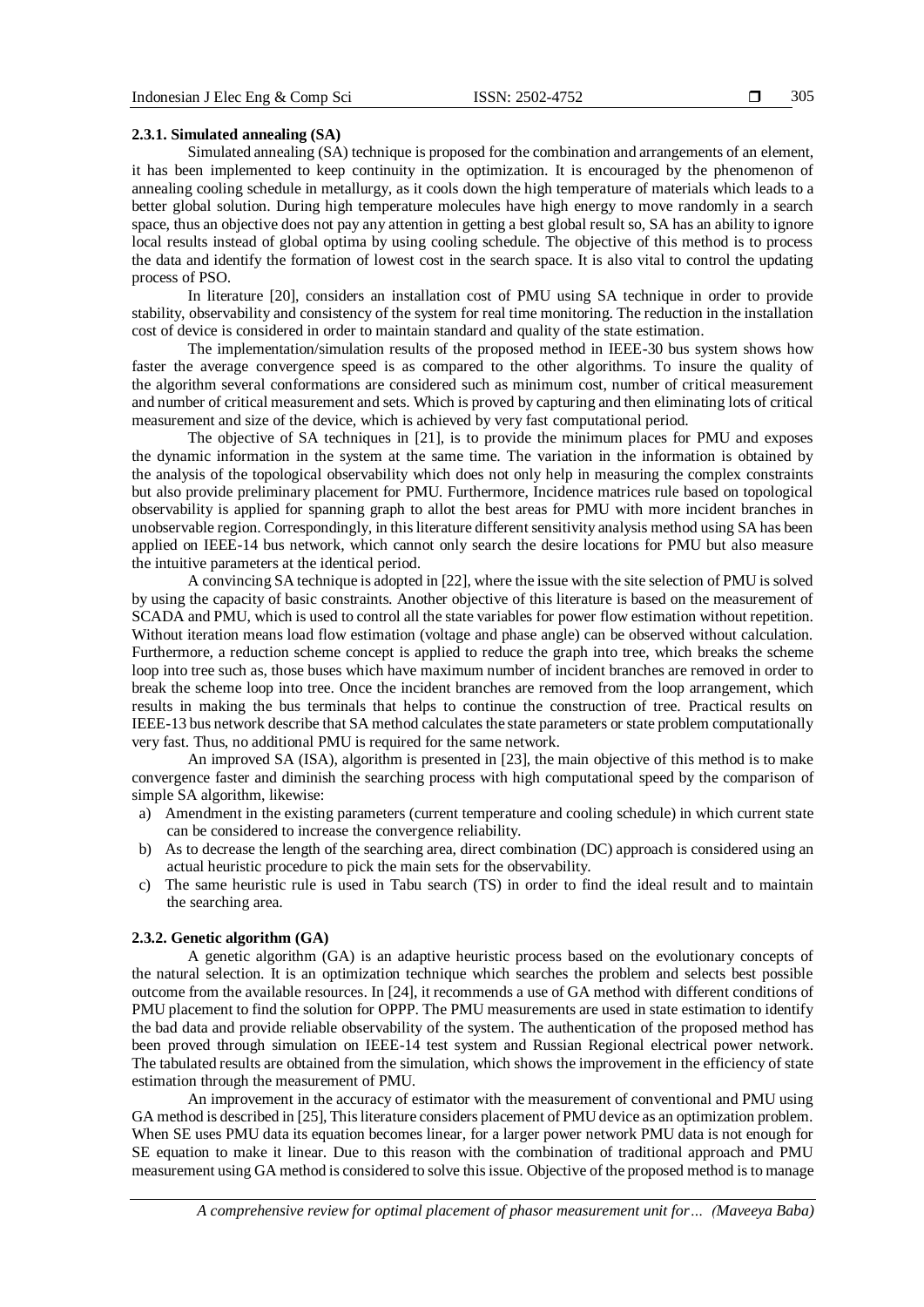the congested region and predict it, based on the synchronized measurement by PMU. The simulation results are presented with the 3D- illustration for better resolution.

To ensure the topological observability of the power network a genetic algorithm is presented in [26], in which GA controls the placement and distribution of PMU device with the obtained phasor measurement by PMUs. The characteristic of the presented work is to present designated programming code for each chromosome in the population. The programming is carried out by encoding, in which chromosome represents the connectivity of the power network. These coding clearly figure out and estimate the fitness function for each objective. Also, the fitness value of each individual and the reproduction of chromosome crossover, mutation, and different steps are performed. Furthermore, to solve the placement problem of PMU, the simulation has been verified on 4-IEEE standard test system. The flow chart of GA is depicted in Figure 2.



Figure 2. Flowchart for genetic algorithm [27]

## **2.3.3. Particle swarm optimization (PSO)**

Particle swarm optimization (PSO) was proposed by Russell Eberhart and James Kennedy in 1995, which is also associated with metaheuristic techniques. The operation of this method is totally matched with the searching ability of birds and fishes, as they find food in a group shape for better communication. It is a population-based algorithm, in which every individual called particles such as a collection of particles in a search space is known as population. Furthermore, the concept of PSO defines, every individual/particle travel towards best fitness value in a search spaces with updating velocity and position. During changing position these particles not only store their own position and velocity but also store their neighbour's data and information at every iteration. The variation in the position and velocity of these particles' nature, describe the best fitness value which is upgraded and stored after every iteration.

An improved binary version of PSO is proposed in [27]. To reduce the number of PMUs and provide full network observability a BPSO is considered as an optimization tool. Different rules are applied based on network graph procedure through topological analysis calculation. Different groups of unknown buses are observed with the consideration of node equation and ZIB. Moreover, for obtaining the maximum depth of voltage phasor measurements few buses are eliminated from the network. Only those buses are eliminated from the network such as, zero injection buses (no load, no generation), and especially those buses which do not consist more than one incident current branches. This approach has helped in reducing the number of PMUs installation and a searching space.

In reference [28], the novelty of the presented work is to reduce the PMU installation cost. Which describes about the different areas have dissimilar impact on installation cost. Likewise, the installation cost of PMU varies according to the selection of area. In this work, a test is conducted on 17-bus system by setting the conditions (population size, iteration counter etc.). Result of this presented method is compared with the conventional method, which clearly describes that the allocation of PMUs in different areas by proposed technique improves cost factor than the traditional approaches. However, cost factor is varied in conventional method with different locations of PMU.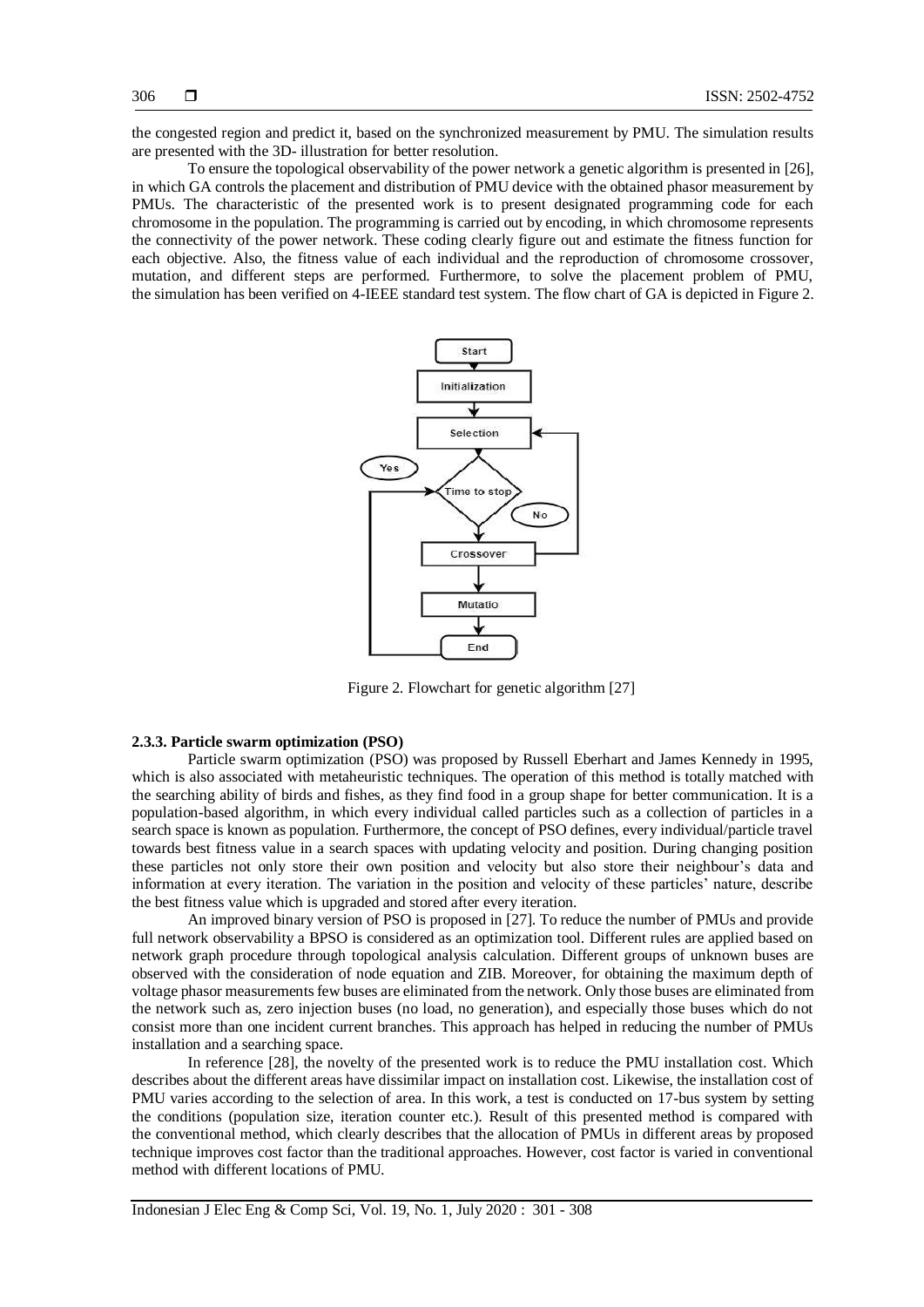### 307

#### **3. PERFORMANCE COMPARISON OF DIFFERENT ALGORITHMS**

Different optimization algorithms are compared with their performances in Table 1. The characteristics of these techniques are varied according to their nature. Almost every algorithm has different characteristics from one another when they perform their operation. Whereas, the data obtained from the provided literatures shows that which method is suitable for the optimal placement of PMU and optimization processes. Nevertheless, the Table 1 also describes that which algorithm has low performance ratio. Likewise, the system observability and computational efficiency of GA is averaged but the requirement of PMU is low. Similarly, the performances of the other algorithms are below than the average which require more processing time to execute the program. Linear integer programming does not provide proper systems' observability in terms of PMU placement. It is clearly observed from the literatures, that the attributes of the PSO algorithm regarding its performance is much better than the existing optimization techniques.

| тале т. сонилитолгоскост антегент от г театоа |                                   |               |               |               |            |              |  |  |
|-----------------------------------------------|-----------------------------------|---------------|---------------|---------------|------------|--------------|--|--|
| Ref                                           | <b>Algorithms</b>                 | Computational | System        | Computational | System     | <b>PMU</b>   |  |  |
|                                               |                                   | Efficiency    | Observability | Time          | Complexity | Requirements |  |  |
| 15                                            | Integer linear programming (ILP)  | Moderate      | LOW           | Low           | High       | High         |  |  |
| 231                                           | Simulated annealing (SA)          | High          | High          | Low           | Low        | High         |  |  |
| 251                                           | Genetic algorithm (GA)            | Moderate      | High          | Moderate      | Moderate   | Low          |  |  |
| 281                                           | Particle swarm optimization (PSO) | High          | Moderate      | Moderate      | High       | Moderate     |  |  |
|                                               |                                   |               |               |               |            |              |  |  |

Table 1. Comparison between different OPP method

#### **4. CONCLUSION**

For solving the problem of OPP many optimization techniques have been presented and reviewed. The aim of these techniques is to minimize the number of installed PMUs and maximize the observable buses under normal operating conditions. The validity and sustainability of these techniques are verified through simulations and implementation in different practical power grids and transmission network. However, these optimization methods have both pros and cons during operation. Such as, few of them have low computational efficiency and few of them have high performance rate. Consequently, from the research study it is found that the PSO algorithm works better than the existing optimization techniques and it will be more useful in the future work. This paper will provide a platform to power engineers and researchers to select best technique while working on OPP problem in the future work. Also, it will help in sorting different techniques for OPP problem and finding an appropriate result. The presented optimization methods are valid for solving the complex issues which make easiness in upcoming efforts for optimal placement of PMU and will bring stability and reliability in the power system.

## **REFERENCES**

- [1] C. Mishra, "Modelling of Phasor Measurement Unit and Phasor Data Realisation with 2 Bus System," *Intl J Engg Sci Adv Res.*, vol. 1, no. 2, pp. 3–8, 2015.
- [2] M. S. Shahriar, I. O. Habiballah, and H. Hussein, "Optimization of phasor measurement unit (PMU) placement in supervisory control and data acquisition (SCADA)-based power system for better state-estimation performance," *Energies*, vol. 11, no. 3, 2018.
- [3] Jitender Kumar, "Impact of Phasor Measurement Unit on The State Estimation of Large Power System," *international journal of advanced research and innovation, UP, india,* pp. 1-7, 2017.
- [4] A. Waqar, Z. Khurshid, J. Ahmad, M. Aamir, M. Yaqoob, and I. Alam, "Modeling and simulation of phasor measurement unit (PMU) for early fault detection in interconnected two-area network," *Proc. - 2018, IEEE 1st Int. Conf. Power, Energy Smart Grid, ICPESG 2018,* pp. 1–6, 2018.
- [5] L. Sun et al., "Optimum Placement of Phasor Measurement Units in Power Systems," *IEEE Trans. Instrum. Meas.,* vol. 68, no. 2, pp. 421–429, 2019.
- [6] P. W. Davis, "Apparatus Systems," no. 4, pp. 1534–1542, 1980.
- [7] and D. L. Yang Gao, Zhijian Hu, Xixiong He, "Optimal placement of PMUs in power systems based on improved PSO Algorithm," *2018 3rd IEEE Conf. Ind. Electron. Appl.,* no. 2, pp. 2464-2469, 2018.
- [8] S. P. Pokharel and S. Brahma, "Optimal PMU placement for fault location in a power system," *41st North Am. Power Symp. NAPS 2009*, pp. 1–5, 2009.
- [9] R. F. Nuqui and A. G. Phadke, "Phasor measurement unit placement techniques for complete and incomplete observability," *IEEE Trans. Power Deliv*., vol. 20, no. 4, pp. 2381–2388, 2005.
- [10] & N. Paolone, M., Borghetti, A., "Paolone, Mario, Alberto Borghetti, and Carlo Alberto Nucci. "A synchrophasor estimation algorithm for the monitoring of active distribution networks in steady state and transient conditions.," *Proc. 17th Power Syst. Comput. Conf. (PSCC 2011*, vol. 17, no. 2011, pp. 1–8, 2011.
- [11] D. F. Hoeschele, "Analog-to-digital and digital-to-analog conversion techniques," *IEEE J. Solid-State Circuits 25*, vol. 968, no. 1994 Apr, pp. 127–128, 1994.